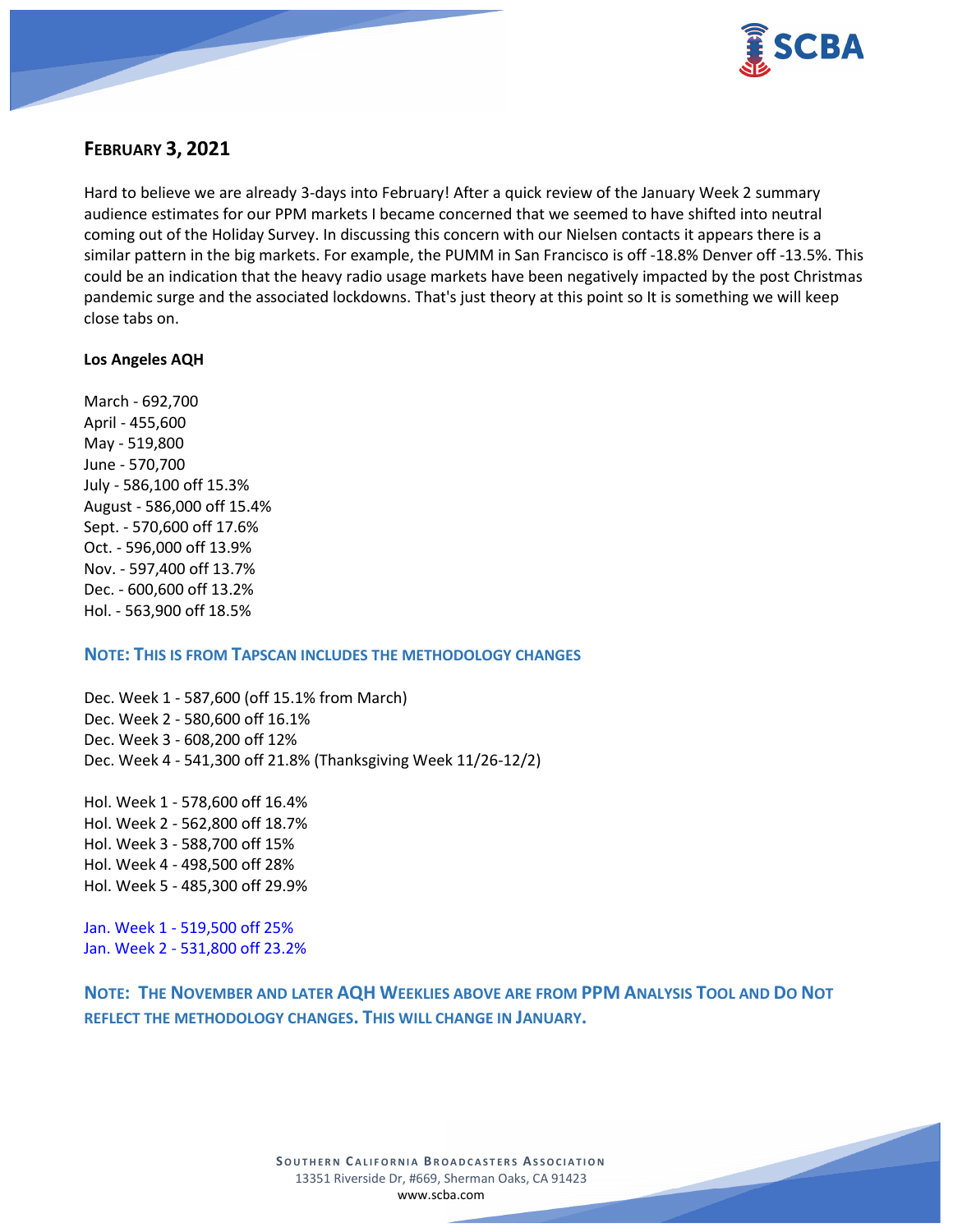

#### **Los Angeles Cume**

March - 10,611,300 April - 9,080,100 May - 9,572,200 June - 9,941,100 July - 10,089,600 off 4.9% August - 10,029,800 off 5.4% Sept. - 9,999,500 off 5.7% Oct. - 10,055,100 off 5.2% Nov. - 10,133,900 off 4.4% Dec. - 9,955,600 off 6.1% Hol. - 9,936,300 off 6.3%

Dec. Week 1 - 9,880,500 (off 6.8% from March) Dec. Week 2 - 9,866,500 off 7% Dec. Week 3 - 10,080,100 off 5% Dec. Week 4 - 9,995,200 off 5.8%

Hol. Week 1 - 10,013,700 off 5.6% Hol. Week 2 - 9,887,200 off 6.8% Hol. Week 3 - 10,153,500 off 4.3% Hol. Week 4 - 10,055,800 off 5.2% Hol. Week 5 - 9,571,400 off 9.7%

Jan. Week 1 - 9,541,700 off 10% Jan. Week 2 - 9,560,000 off 9.9%

#### **Riverside/San Bernardino AQH**

March - 128,900 April - 96,200 May - 105,000 June - 115,100 July - 108,600 off 15.7% August - 109,400 off 15.1% Sept. - 102,100 off 20.7% Oct. - 106,000 off 17.7% Nov. - 105,600 off 18% Dec.- 108,200 off 16% Hol. - 95,600 off 25.8%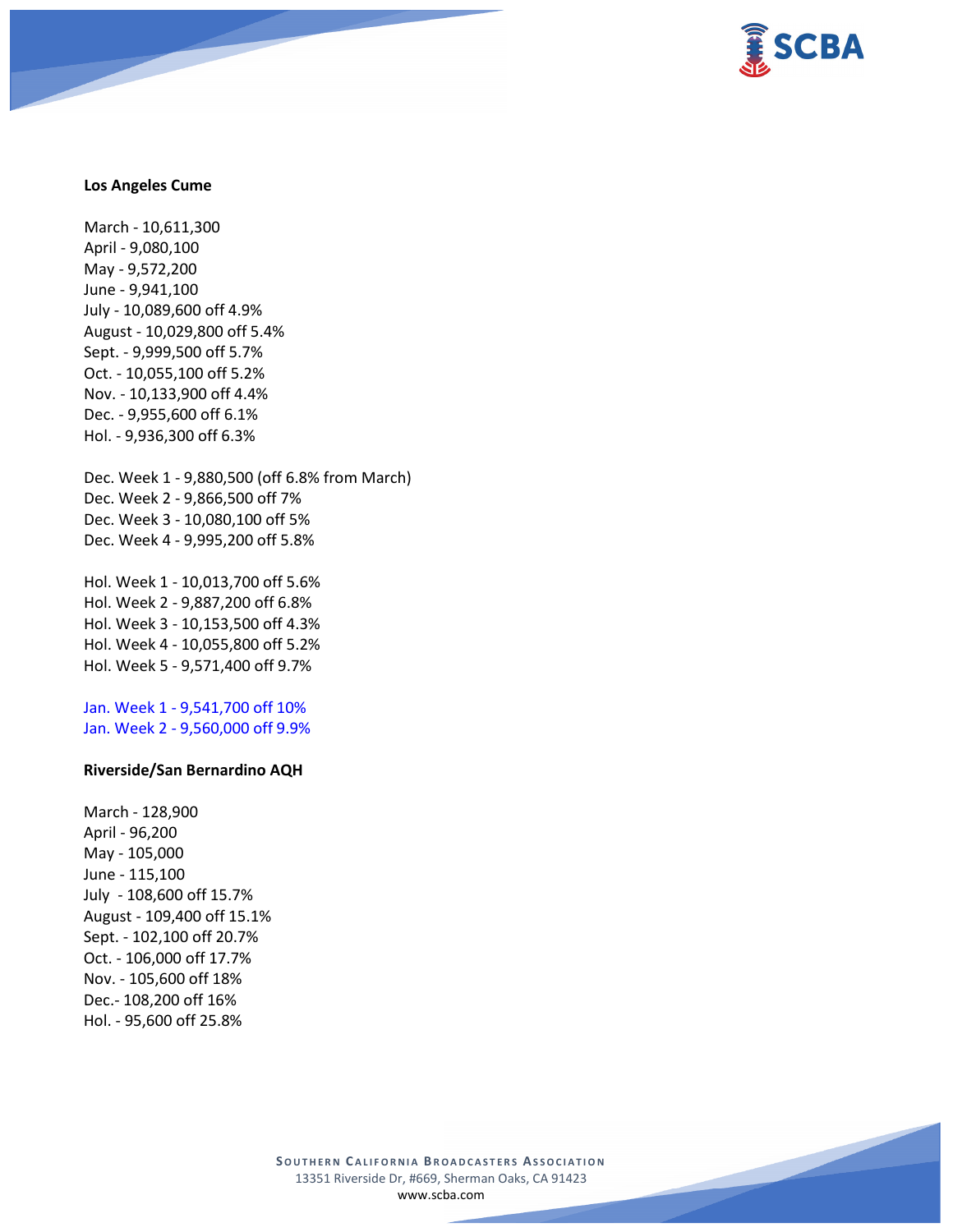

#### **NOTE: THIS IS FROM TAPSCAN AND INCLUDES THE METHODOLOGY CHANGES.**

Dec. Week 1 - 105,400 (off 18.2% from March) Dec. Week 2 - 108,500 off 15.8% Dec. Week 3 - 109,200 off 15.2% Dec. Week 4 - 94,200 off 26.9% (Thanksgiving Week 11/26-12/2)

Hol. Week 1 - 98,200 off 23.8% Hol. Week 2 - 97,800 off 24.1% Hol. Week 3 - 100,500 off 22% Hol. Week 4 - 82,500 off 35.9% Hol. Week 5- 84,700 off 34.2%

Jan. Week 1 - 88,900 off 31% Jan. Week 2 - 86,400 off 32.9%

**NOTE: THE NOVEMBER AND LATER AQH WEEKLIES ABOVE ARE FROM PPM ANALYSIS TOOL AND DO NOT REFLECT THE METHODOLOGY CHANGES. THIS WILL CHANGE IN JANUARY.**

#### **Riverside/San Bernardino Cume**

March - 2,012,400 April - 1,727,400 May - 1,846,500 June - 1,924,800 July - 1,968,100 off 2.2% August - 1,948,500 off 3.1% Sept. - 1,909,800 off 5% Oct. - 1,891,200 off 6% Nov. - 1,901,700 off 5.5% Dec. - 1,920,900 off 4.5% Hol. - 1,866,700 off 7.2%

Dec. Week 1 - 1,870,000 (off 7% from March) Dec. Week 2 - 1,933,600 off 3.9% Dec. Week 3 - 1,968,300 off 2.2% Dec. Week 4 - 1,911,700 off 5%

Hol. Week 1 - 1,886,700 off 6.2% Hol. Week 2 - 1,870,000 off 7% Hol. Week 3 - 1,895,100 off 5.8% Hol. Week 4 - 1,854,600 off 7.8% Hol. Week 5 - 1,827,000 off 9.2%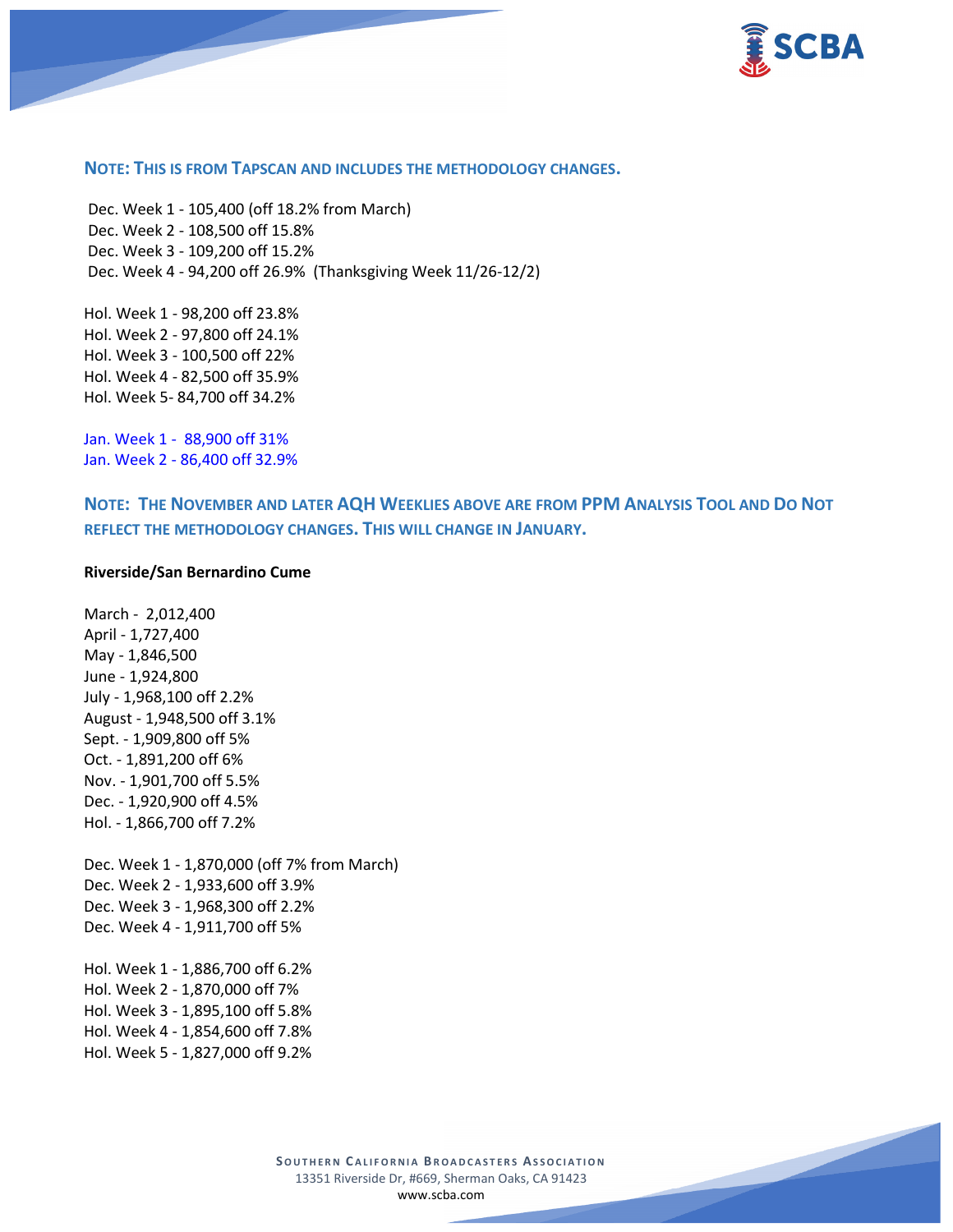

Jan. Week 1 - 1,831,600 off 8.9% Jan. Week 2 - 1,792,800 off 10.9%

#### **San Diego AQH**

March - 142,700 April - 98,000 May - 109,400 June - 120,100 July - 126,000 August - 128,500 (off 10% from March) Sept. - 125,000 (off 12.4%) Oct. - 126,800 (off 11.1%) Nov. - 129,300 (off 9.4%) Dec. - 124,500 (off 12.8%) Hol. - 119,700 (off 16.11%)

# **NOTE: THIS IS FROM TAPSCAN AND INCLUDES THE METHODOLOGY CHANGES**

Dec. Week 1 - 118,500 (off 17.0% from March) Dec. Week 2 - 123,500 off 13.5% Dec. Week 3 - 124,900 off 12.5% Dec. Week 4 - 110,300 off 22.7% (Thanksgiving Week 11/26-12/2)

Hol. Week 1 - 120,300 off 15.7% Hol. Week 2 - 120,500 off 15.5% Hol. Week 3 - 122,400 off 14.2% Hol. Week 4 - 100,700 off 29.4% Hol. Week 5 - 109,900 off 23.0%

Jan. Week 1 - 112,300 off 21.3% Jan. Week 2 - 111,500 off 21.9%

**NOTE: THE NOVEMBER AND LATER AQH WEEKLIES ABOVE ARE FROM PPM ANALYSIS TOOL AND DO NOT REFLECT THE METHODOLOGY CHANGES. THIS WILL CHANGE IN JANUARY.**

#### **San Diego Cume**

March - 2,549,000 April - 2,133,900 May - 2,303,400 June - 2,408,600 July - 2,438,900 August - 2,418,400 (off 5.1% from March)

> **SOUTHERN C ALIFORNIA B ROADCASTERS ASSOCIATION** 13351 Riverside Dr, #669, Sherman Oaks, CA 91423 [www.scba.com](http://www.scba.com/)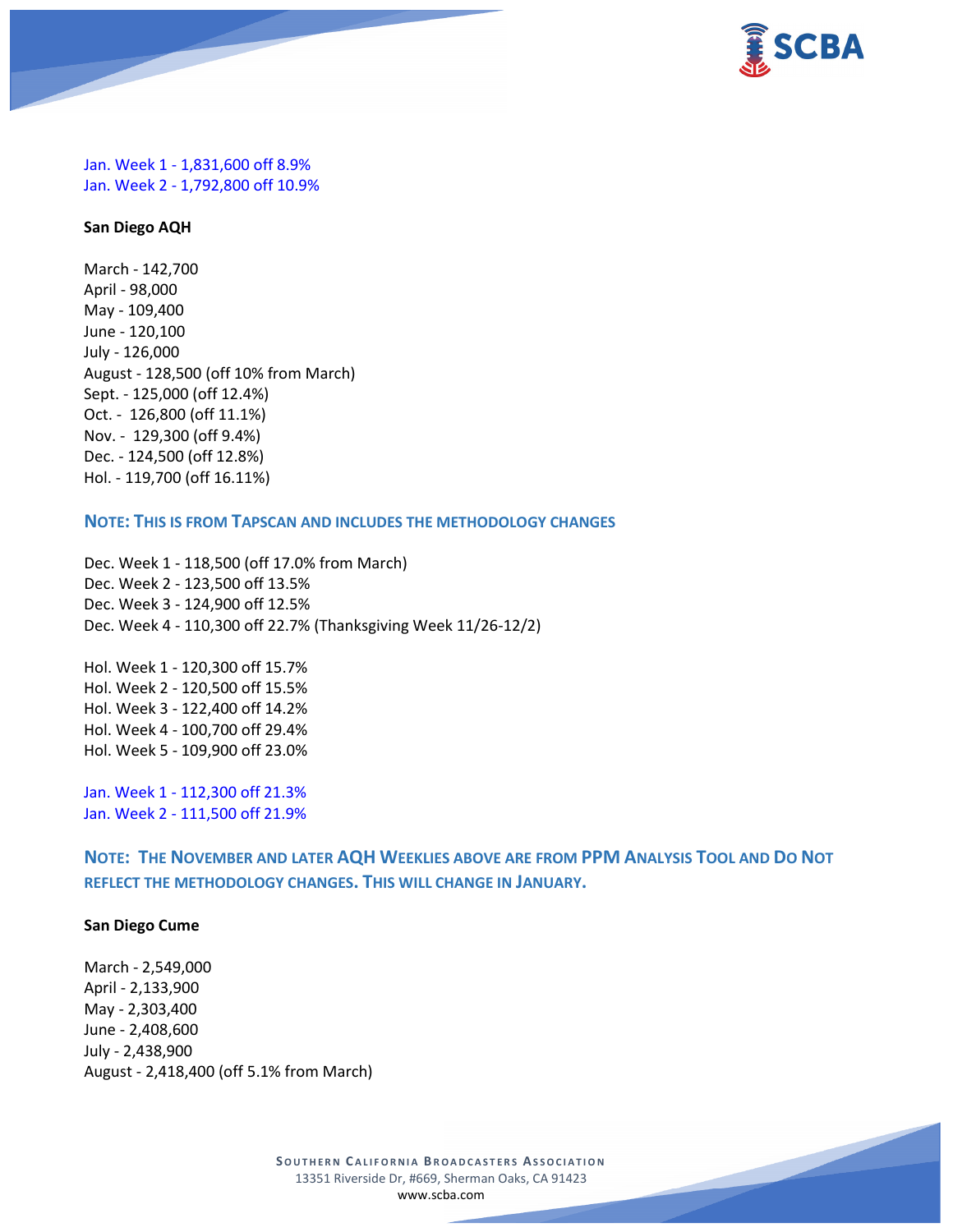

Sept. - 2,382,700 (off 6.5%) Oct. - 2,398,000 (off 5.9%) Nov. - 2,361,900 (off 7.3%) Dec. - 2,388,500 (off 6.3%) Hol. - 2,344,600 (off 8.0%)

Dec. Week 1 - 2,295,700 (off 9.9% from March) Dec. Week 2 - 2,430,700 (off 4.6%) Dec. Week 3 - 2,448,900 (off 3.9%) Dec. Week 4 - 2,378,500 (off 6.7%)

Hol. Week 1 - 2,414,800 (off 5.3%) Hol. Week 2 - 2,375,900 ( off 6.7%) Hol. Week 3 - 2,387,800 (off 6.3%) Hol. Week 4 - 2,311,800 (off 9.3%) Hol, Week 5 - 2,232,700 (off 12.4%)

Jan. Week 1 - 2,377,200 (off 6.7%) Jan. Week 2 - 2,296,200 (off 9.9%)

Here are your specially curated lists of resources and article links for the past week. There is quite a tranche of great information for you to pick from covering a plethora of topics:

# **RESOURCES AND ARTICLES OF INTEREST TO SALES AND ADVERTISERS:**

**Drive Times Are Important But Advertisers Under-Estimate Middays And Weekends.**

Inside Radio (Pierre Bouvard/Westwood One) February 2, 2021 [http://www.insideradio.com/free/drive-times-are-important-but-advertisers-under-estimate-middays-and](http://www.insideradio.com/free/drive-times-are-important-but-advertisers-under-estimate-middays-and-weekends/article_9cdd004c-652d-11eb-a24e-3756907bc63d.html)[weekends/article\\_9cdd004c-652d-11eb-a24e-3756907bc63d.html](http://www.insideradio.com/free/drive-times-are-important-but-advertisers-under-estimate-middays-and-weekends/article_9cdd004c-652d-11eb-a24e-3756907bc63d.html)

**Major Brands Are Skipping The Super Bowl To Invest In Purpose-Driven Digital Campaigns** Digital Advertising News January 27, 2021 [https://insights.digitalmediasolutions.com/articles/superbowl-advertising-](https://insights.digitalmediasolutions.com/articles/superbowl-advertising-2021?utm_campaign=DMS%20Insights%20Weekly%20Newsletter&utm_medium=email&_hsmi=109216379&_hsenc=p2ANqtz--dkLSTU5BdXryoZAm5V0sngZ1HWCDWoarqumyBVbgv7VAyjUwWoRkk8o2OBR3aQEEyilnc5L2tr9W18uyFyNWk9DA6xA&utm_content=109216379&utm_source=hs_email)[2021?utm\\_campaign=DMS%20Insights%20Weekly%20Newsletter&utm\\_medium=email&\\_hsmi=109216379&\\_h](https://insights.digitalmediasolutions.com/articles/superbowl-advertising-2021?utm_campaign=DMS%20Insights%20Weekly%20Newsletter&utm_medium=email&_hsmi=109216379&_hsenc=p2ANqtz--dkLSTU5BdXryoZAm5V0sngZ1HWCDWoarqumyBVbgv7VAyjUwWoRkk8o2OBR3aQEEyilnc5L2tr9W18uyFyNWk9DA6xA&utm_content=109216379&utm_source=hs_email) [senc=p2ANqtz-](https://insights.digitalmediasolutions.com/articles/superbowl-advertising-2021?utm_campaign=DMS%20Insights%20Weekly%20Newsletter&utm_medium=email&_hsmi=109216379&_hsenc=p2ANqtz--dkLSTU5BdXryoZAm5V0sngZ1HWCDWoarqumyBVbgv7VAyjUwWoRkk8o2OBR3aQEEyilnc5L2tr9W18uyFyNWk9DA6xA&utm_content=109216379&utm_source=hs_email) [dkLSTU5BdXryoZAm5V0sngZ1HWCDWoarqumyBVbgv7VAyjUwWoRkk8o2OBR3aQEEyilnc5L2tr9W18uyFyNWk9](https://insights.digitalmediasolutions.com/articles/superbowl-advertising-2021?utm_campaign=DMS%20Insights%20Weekly%20Newsletter&utm_medium=email&_hsmi=109216379&_hsenc=p2ANqtz--dkLSTU5BdXryoZAm5V0sngZ1HWCDWoarqumyBVbgv7VAyjUwWoRkk8o2OBR3aQEEyilnc5L2tr9W18uyFyNWk9DA6xA&utm_content=109216379&utm_source=hs_email) [DA6xA&utm\\_content=109216379&utm\\_source=hs\\_email](https://insights.digitalmediasolutions.com/articles/superbowl-advertising-2021?utm_campaign=DMS%20Insights%20Weekly%20Newsletter&utm_medium=email&_hsmi=109216379&_hsenc=p2ANqtz--dkLSTU5BdXryoZAm5V0sngZ1HWCDWoarqumyBVbgv7VAyjUwWoRkk8o2OBR3aQEEyilnc5L2tr9W18uyFyNWk9DA6xA&utm_content=109216379&utm_source=hs_email)

**Prepping for the 2021 Advertising Springboard, and the Future of Events, According to Peter Newton** Borrell (Podcast #40) February 2, 2021 [https://local-marketing-trends.simplecast.com/episodes/episode-40-prepping-for-the-2021-advertising-](https://local-marketing-trends.simplecast.com/episodes/episode-40-prepping-for-the-2021-advertising-springboard-and-the-future-of-events-according-to-peter-newton)

[springboard-and-the-future-of-events-according-to-peter-newton](https://local-marketing-trends.simplecast.com/episodes/episode-40-prepping-for-the-2021-advertising-springboard-and-the-future-of-events-according-to-peter-newton)

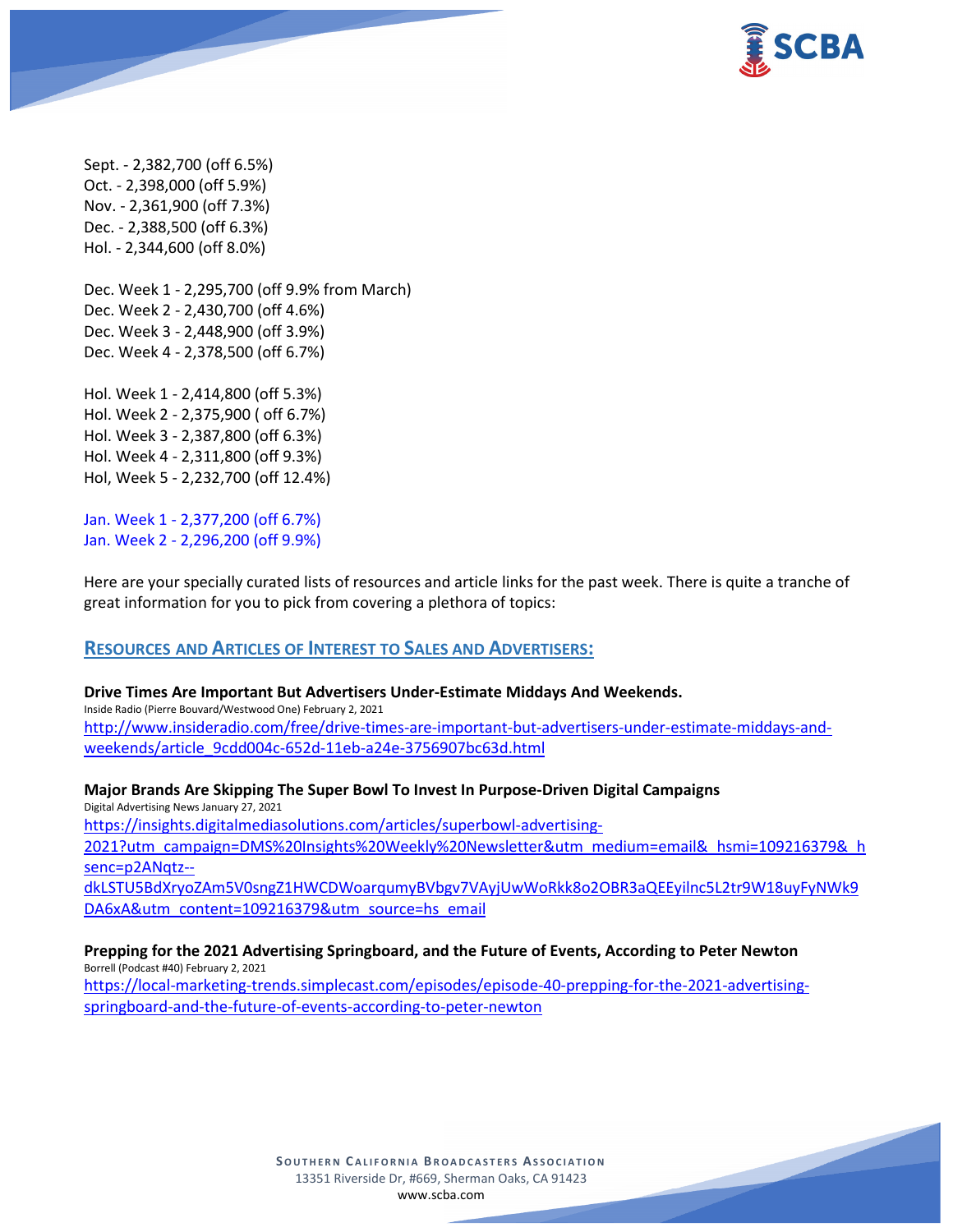

#### **Financial Institutions Bank On Radio In Latest Spot Count Tally.**

Inside Radio (Media Monitors) February 2, 2021 [http://www.insideradio.com/free/financial-institutions-bank-on-radio-in-latest-spot-count](http://www.insideradio.com/free/financial-institutions-bank-on-radio-in-latest-spot-count-tally/article_2e30fc20-652d-11eb-9617-7747c209a908.html)[tally/article\\_2e30fc20-652d-11eb-9617-7747c209a908.html](http://www.insideradio.com/free/financial-institutions-bank-on-radio-in-latest-spot-count-tally/article_2e30fc20-652d-11eb-9617-7747c209a908.html)

# **Study: Auto Sales Go Digital, And Shoppers Love It.**

Inside Radio (Cox Automotive) February 1, 2021 [http://www.insideradio.com/free/study-auto-sales-go-digital-and-shoppers-love-it/article\\_634daa06-6466-](http://www.insideradio.com/free/study-auto-sales-go-digital-and-shoppers-love-it/article_634daa06-6466-11eb-a4ef-27fa10d7e8e4.html) [11eb-a4ef-27fa10d7e8e4.html](http://www.insideradio.com/free/study-auto-sales-go-digital-and-shoppers-love-it/article_634daa06-6466-11eb-a4ef-27fa10d7e8e4.html)

#### **New study indicates retailers are doubling-down on retail media networks | Sponsored Content** eMarketer January 29, 2021

[https://www.emarketer.com/content/new-study-indicates-retailers-doubling-down-on-retail-media-networks](https://www.emarketer.com/content/new-study-indicates-retailers-doubling-down-on-retail-media-networks-sponsored-content?mkt_tok=eyJpIjoiTnpFM016QmpNakZqTXpkaiIsInQiOiJOWW85RHlxVDhNVkJrbms3QndiSDN4R2Njekl3SlRLOHJoeDVqYjA1Z2pRMzg3MjlFNW5NbjMxKzdBZlV2VER4cGZ5aEl4TnJURDJBb0lSSkU3blRsemFQeThEN0cxcGk0SnpqK3hObWNsb0U4YndRU0ZRcDJVWUFYazYzOWlHaSJ9)[sponsored-](https://www.emarketer.com/content/new-study-indicates-retailers-doubling-down-on-retail-media-networks-sponsored-content?mkt_tok=eyJpIjoiTnpFM016QmpNakZqTXpkaiIsInQiOiJOWW85RHlxVDhNVkJrbms3QndiSDN4R2Njekl3SlRLOHJoeDVqYjA1Z2pRMzg3MjlFNW5NbjMxKzdBZlV2VER4cGZ5aEl4TnJURDJBb0lSSkU3blRsemFQeThEN0cxcGk0SnpqK3hObWNsb0U4YndRU0ZRcDJVWUFYazYzOWlHaSJ9)

[content?mkt\\_tok=eyJpIjoiTnpFM016QmpNakZqTXpkaiIsInQiOiJOWW85RHlxVDhNVkJrbms3QndiSDN4R2Njekl3Sl](https://www.emarketer.com/content/new-study-indicates-retailers-doubling-down-on-retail-media-networks-sponsored-content?mkt_tok=eyJpIjoiTnpFM016QmpNakZqTXpkaiIsInQiOiJOWW85RHlxVDhNVkJrbms3QndiSDN4R2Njekl3SlRLOHJoeDVqYjA1Z2pRMzg3MjlFNW5NbjMxKzdBZlV2VER4cGZ5aEl4TnJURDJBb0lSSkU3blRsemFQeThEN0cxcGk0SnpqK3hObWNsb0U4YndRU0ZRcDJVWUFYazYzOWlHaSJ9) [RLOHJoeDVqYjA1Z2pRMzg3MjlFNW5NbjMxKzdBZlV2VER4cGZ5aEl4TnJURDJBb0lSSkU3blRsemFQeThEN0cxcGk0](https://www.emarketer.com/content/new-study-indicates-retailers-doubling-down-on-retail-media-networks-sponsored-content?mkt_tok=eyJpIjoiTnpFM016QmpNakZqTXpkaiIsInQiOiJOWW85RHlxVDhNVkJrbms3QndiSDN4R2Njekl3SlRLOHJoeDVqYjA1Z2pRMzg3MjlFNW5NbjMxKzdBZlV2VER4cGZ5aEl4TnJURDJBb0lSSkU3blRsemFQeThEN0cxcGk0SnpqK3hObWNsb0U4YndRU0ZRcDJVWUFYazYzOWlHaSJ9) [SnpqK3hObWNsb0U4YndRU0ZRcDJVWUFYazYzOWlHaSJ9](https://www.emarketer.com/content/new-study-indicates-retailers-doubling-down-on-retail-media-networks-sponsored-content?mkt_tok=eyJpIjoiTnpFM016QmpNakZqTXpkaiIsInQiOiJOWW85RHlxVDhNVkJrbms3QndiSDN4R2Njekl3SlRLOHJoeDVqYjA1Z2pRMzg3MjlFNW5NbjMxKzdBZlV2VER4cGZ5aEl4TnJURDJBb0lSSkU3blRsemFQeThEN0cxcGk0SnpqK3hObWNsb0U4YndRU0ZRcDJVWUFYazYzOWlHaSJ9)

# **Korn Ferry survey reveals retailers' rosy outlook for 2021**

Chain Store Age January 29, 2021 [https://chainstoreage.com/korn-ferry-survey-reveals-retailers-rosy-outlook-](https://chainstoreage.com/korn-ferry-survey-reveals-retailers-rosy-outlook-2021?utm_source=omeda&utm_medium=email&utm_campaign=NL_CSA+Day+Breaker&utm_keyword=&oly_enc_id=8319H4585489H7M)[2021?utm\\_source=omeda&utm\\_medium=email&utm\\_campaign=NL\\_CSA+Day+Breaker&utm\\_keyword=&oly\\_e](https://chainstoreage.com/korn-ferry-survey-reveals-retailers-rosy-outlook-2021?utm_source=omeda&utm_medium=email&utm_campaign=NL_CSA+Day+Breaker&utm_keyword=&oly_enc_id=8319H4585489H7M) [nc\\_id=8319H4585489H7M](https://chainstoreage.com/korn-ferry-survey-reveals-retailers-rosy-outlook-2021?utm_source=omeda&utm_medium=email&utm_campaign=NL_CSA+Day+Breaker&utm_keyword=&oly_enc_id=8319H4585489H7M)

# **Billions Spent On Digital Ads, And You're Not Sure?**

Forbes January 31, 2021 [https://www.forbes.com/sites/augustinefou/2021/01/31/billions-spent-on-digital-ads-and-youre-not](https://www.forbes.com/sites/augustinefou/2021/01/31/billions-spent-on-digital-ads-and-youre-not-sure/?sh=523792e85061)[sure/?sh=523792e85061](https://www.forbes.com/sites/augustinefou/2021/01/31/billions-spent-on-digital-ads-and-youre-not-sure/?sh=523792e85061)

# **The Versus Mentality Must Go**

SalesFuel January 30, 2021 <https://salesfuel.com/the-versus-mentality-must-go/>

# **Confidence Killers That Reps Should Avoid**

SalesFuel January 30, 2021 <https://salesfuel.com/confidence-killers-that-reps-should-avoid/>

# **New Administration Focus on Environmental Issues Signals More Changes Ahead in Auto Industry**

JDSupra January 28, 2021 <https://www.jdsupra.com/legalnews/new-administration-focus-on-4231357/>

# **How The Pandemic Forever Changed Media Sales.**

Inside Radio (Center For Sales Strategy) January 28, 2021 [http://www.insideradio.com/free/how-the-pandemic-forever-changed-media-sales/article\\_3bdb259c-613d-](http://www.insideradio.com/free/how-the-pandemic-forever-changed-media-sales/article_3bdb259c-613d-11eb-a730-47a4293e54a9.html)[11eb-a730-47a4293e54a9.html](http://www.insideradio.com/free/how-the-pandemic-forever-changed-media-sales/article_3bdb259c-613d-11eb-a730-47a4293e54a9.html)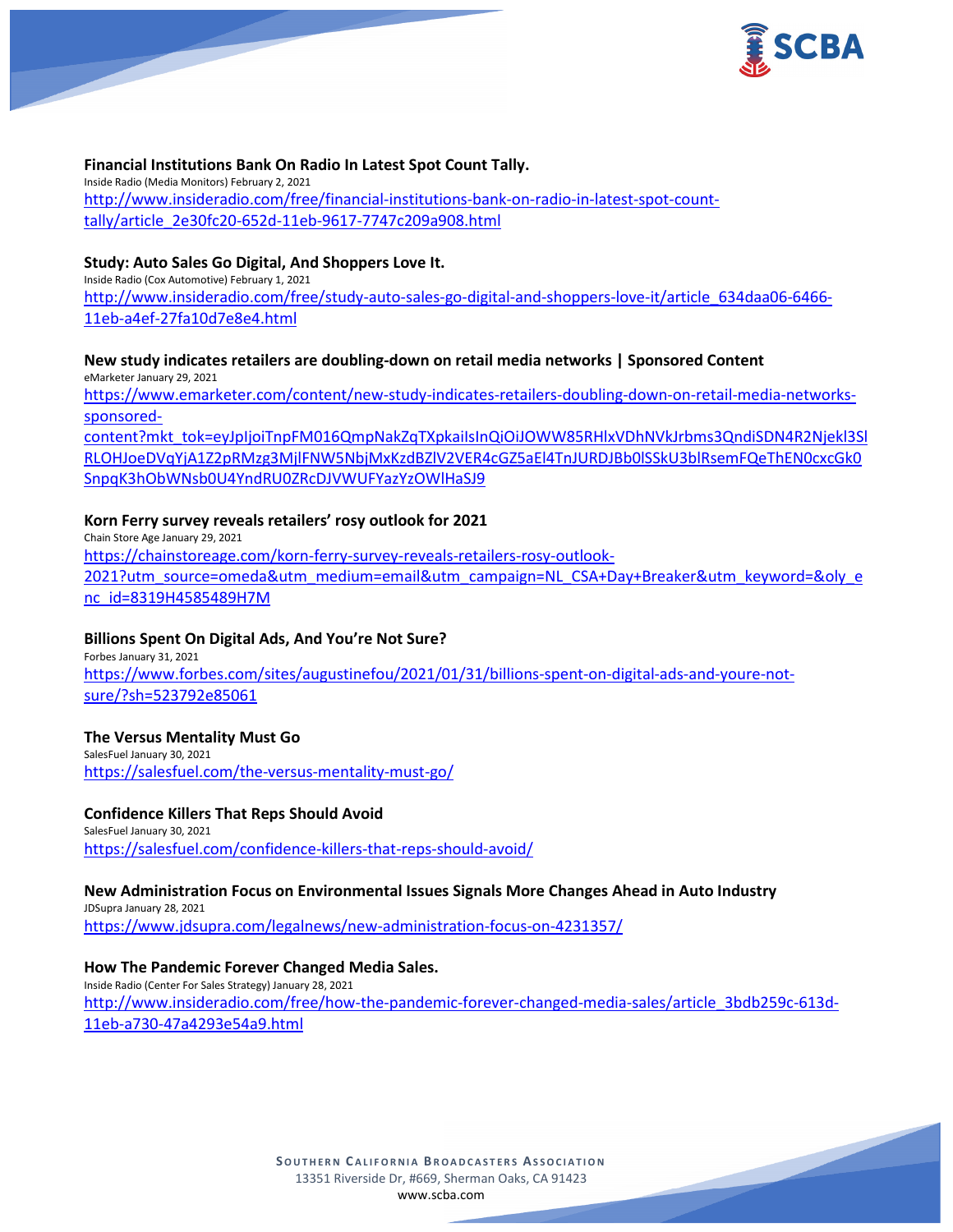

Here is a Google Drive link to the full report:

**ATTACHMENT:** [The 2020 Media Sales Report](https://scba.com/the-2020-media-sales-report/)

# **RESOURCES AND ARTICLES OF INTEREST TO MANAGERS FOR PLANNING AND FORECASTING:**

# **Economy to grow at fastest pace since 1999, says Congressional Budget Office**

Market Watch February 1, 2021 [https://www.marketwatch.com/story/economy-set-to-bounce-back-strongly-in-2021-says-congressional](https://www.marketwatch.com/story/economy-set-to-bounce-back-strongly-in-2021-says-congressional-budget-office-11612195263)[budget-office-11612195263](https://www.marketwatch.com/story/economy-set-to-bounce-back-strongly-in-2021-says-congressional-budget-office-11612195263)

# **To Stay Ahead, Newspapers Become a One-Stop Shop**

Editor & Publishers February 1, 2021 <https://www.editorandpublisher.com/stories/to-stay-ahead-newspapers-become-a-one-stop-shop,185268>

# **Why a Podcast Without a Strategy is Likely to Fail**

Amplifi Media February 2, 2021 [https://www.amplifimedia.com/blogstein/why-a-podcast-without-a-strategy-is-likely-to](https://www.amplifimedia.com/blogstein/why-a-podcast-without-a-strategy-is-likely-to-fail?mc_cid=83ef385eb7&mc_eid=393dd51fef)[fail?mc\\_cid=83ef385eb7&mc\\_eid=393dd51fef](https://www.amplifimedia.com/blogstein/why-a-podcast-without-a-strategy-is-likely-to-fail?mc_cid=83ef385eb7&mc_eid=393dd51fef)

# **Marketing 2021: Trends and Predictions for the New Year**

ANA February 2, 2021 [http://marketingfutures.ana.net/pulse25?st3=210202mktg360nonam&\\_zs=FANij1&\\_zl=3jEO7](http://marketingfutures.ana.net/pulse25?st3=210202mktg360nonam&_zs=FANij1&_zl=3jEO7)

# **African American-Owned Radio Seen As Vehicle For Brands To Reinvest In Communities of Color.**

Inside Radio February 2, 2021 [http://www.insideradio.com/free/african-american-owned-radio-seen-as-vehicle-for-brands-to-reinvest-in](http://www.insideradio.com/free/african-american-owned-radio-seen-as-vehicle-for-brands-to-reinvest-in-communities-of-color/article_efeb8222-652d-11eb-918b-8b93b7837ef4.html)[communities-of-color/article\\_efeb8222-652d-11eb-918b-8b93b7837ef4.html](http://www.insideradio.com/free/african-american-owned-radio-seen-as-vehicle-for-brands-to-reinvest-in-communities-of-color/article_efeb8222-652d-11eb-918b-8b93b7837ef4.html)

# **Digital Advertising Trends 2021 to 2030: An Industry Update**

TechBullion February 1, 2021 <https://techbullion.com/digital-advertising-trends-2021-to-2030-an-industry-update/> <https://techbullion.com/digital-advertising-trends-2021-to-2030-an-industry-update/>

# **Marketers Are Bullish About Increased Spending This Year.**

Inside Radio February 1, 2021

[http://www.insideradio.com/free/marketers-are-bullish-about-increased-spending-this-year/article\\_78697806-](http://www.insideradio.com/free/marketers-are-bullish-about-increased-spending-this-year/article_78697806-6467-11eb-8ba3-17be8a88ec8b.html) [6467-11eb-8ba3-17be8a88ec8b.html](http://www.insideradio.com/free/marketers-are-bullish-about-increased-spending-this-year/article_78697806-6467-11eb-8ba3-17be8a88ec8b.html)

# Here is a Google Drive link to the CMO Council report:

**ATTACHMENT:** [CMO Council Getting-it-Done-in-2021](https://scba.com/cmo-council-getting-it-done-in-2021/)